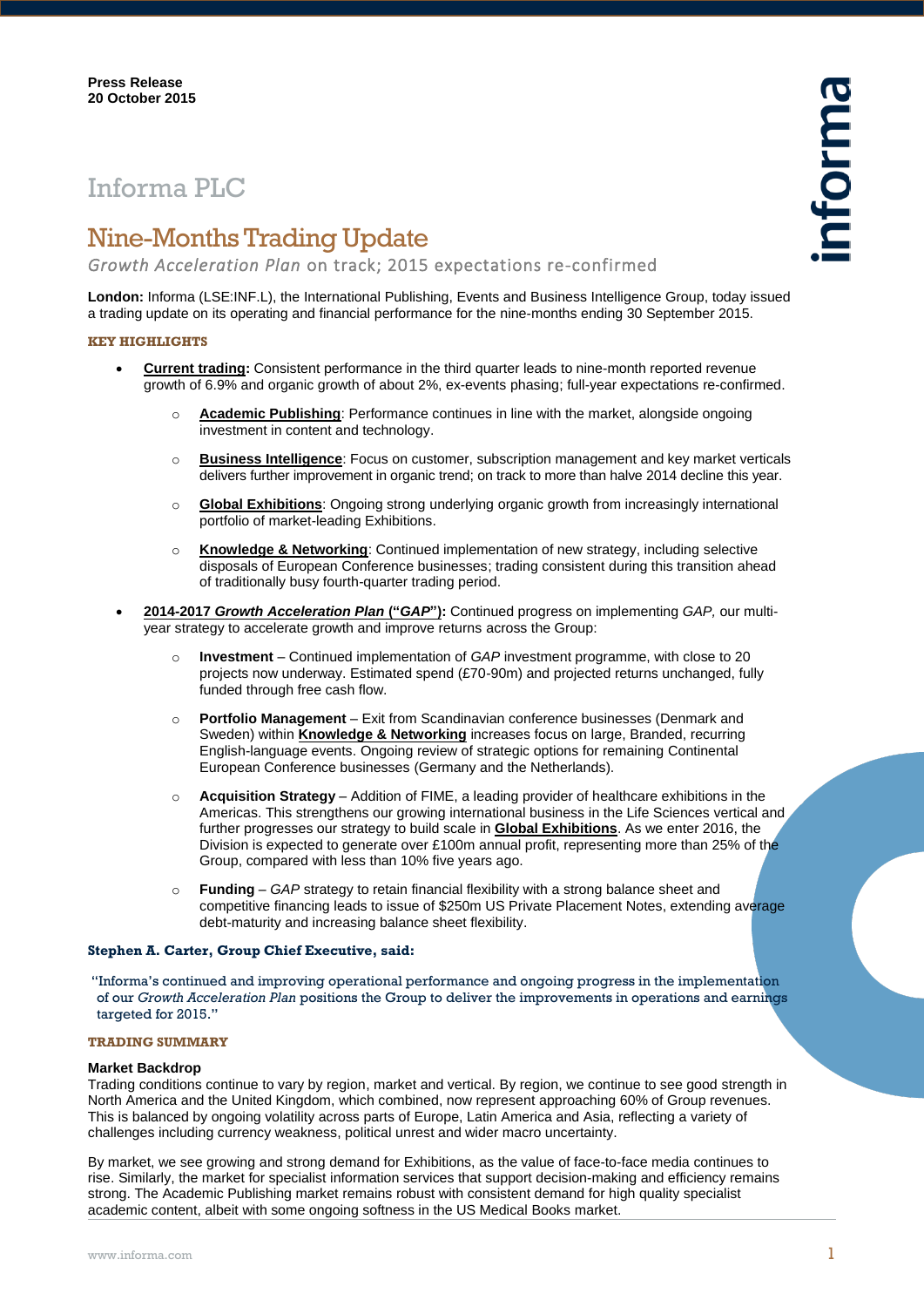By vertical, we continue to see strength in categories such as Humanities & Social Sciences, Maritime, Pharma & Healthcare, Pop Culture, Real Estate & Construction. Unsurprisingly, the weakest market is Energy and Resources, (not a major vertical for Informa at less than 5% of Group revenue), where the collapse in commodity prices continues to have a marked impact on corporate activity.

#### **Trading Performance**

The Group achieved reported revenue growth of 6.9% across the first nine-months of the year and organic growth of about 2% after adjusting for the impact of events phasing, which reflects the absence of two major non-annual exhibitions and the movement of certain large conferences from the third to the fourth quarter. Before adjusting for phasing, organic growth was marginally positive (+0.3%). This was achieved despite the increasing importance of the fourth quarter for our growing subscriptions revenue and some softness in the US medical books market.

**Academic Publishing:** Customer demand for innovation in product format, pricing models and distribution continues to grow. This gradual shift towards increased flexibility and usage-driven purchasing should be a positive over the long-term given the depth of our specialist content portfolio, and our *GAP* investments are targeted to ensure we stay ahead of these developments and can continue to grow in line or ahead of the market.

Our performance in the third quarter was consistent with this trend, with organic growth across the nine-months of +1.5%. We experienced some underlying softness in US Medical Books combined with ongoing movements in book purchasing patterns. As in the first half, we expect this phasing to even out across the year.

**Business Intelligence:** The introduction of a simplified operating model, reorganisation along five core verticals (Agribusiness & Commodities, Finance, Maritime, Pharma & Healthcare and Telecoms Media & Technology) and increased emphasis on subscription renewal and improved customer management continues to drive steady progress towards a return to positive organic growth.

This was evident through further consistent improvement in the third quarter, with the organic revenue decline falling below 3% across the first nine-months of the year (-2.9%). While the fourth quarter includes the majority of annual one-off sales activity, the improvements made to subscription renewal rates combined with the development of our sales pipeline gives us increasing confidence that across the year we can more than halve the organic decline reported in 2014 (-8.5%).

**Global Exhibitions:** Our strategy to internationalise and scale this Division through a combination of organic expansion and targeted investment continues to deliver. Organic growth through the first nine months of the year was +10.6%, following a strong performance in the third quarter in Construction & Real Estate (*Cityscape Global / Egypt*), Luxury (*Monaco Yacht Show*) and Pop Culture (*FanExpo*)*.* This figure also includes the negative impact of the scheduled absence of two large non-annual events in Printing (*IPEX)* and Manufacturing (*Formobile).*

We continue to pursue attractive investment opportunities in Exhibitions (more than 25% of Group profit) where we can use our existing market and geographic expertise to generate growth and value. The announced acquisition of FIME, an Americas Healthcare Exhibition business, further strengthens our position in the US and growing international presence in Life Sciences, which includes our largest Exhibition, *Arab Health*. We plan to exploit synergies between these Brands, sharing content, customer relationships, management and marketing.

**Knowledge & Networking:** The restructuring of K&N to simplify its operating model, improve profitability and increase focus on core verticals and geographies continued in the third quarter. The ongoing review of our Continental European Conference businesses led to the disposal of our operations in Sweden and Denmark and further strategic options in the region are being considered. Combined with the prior closure of our Johannesburg and Melbourne offices, this further concentrates activities on the major geographic hubs of the UK, US and Dubai. It also reduces the long tail of smaller conferences, leaving K&N (now less than 15% of Group profit) more focused on large, Branded, recurring English-language events, with more attractive financial and operational characteristics.

Trading through this transition period remained steady despite the ongoing impact of depressed commodity and energy markets. The movement of several large events from the third to the fourth quarter led to a nine-month organic revenue contraction of -7.7%. Adjusted for phasing, the organic trend was similar to the half year.

| <b>ENOUIRIES</b>                                    |                      |
|-----------------------------------------------------|----------------------|
| Informa PLC                                         |                      |
| Gareth Wright, Group Finance Director               | +44 (0) 20 7017 7096 |
| Richard Menzies-Gow, Director of Investor Relations | +44 (0) 20 3377 3445 |
| <b>StockWell Communications</b>                     |                      |
| Tim Burt / Zoë Watt                                 | +44 (0) 20 7240 2486 |
|                                                     |                      |

#### **ANALYSTS AND INVESTORS**

Gareth Wright, Group Finance Director, and Richard Menzies-Gow, Director of Investor Relations, will be hosting a conference call for analysts and investors today to discuss the Nine-Months Trading Update, commencing at 9.30am. Dial-in details: +44 (0) 20 3427 1902 / Confirmation Code: 8305488.